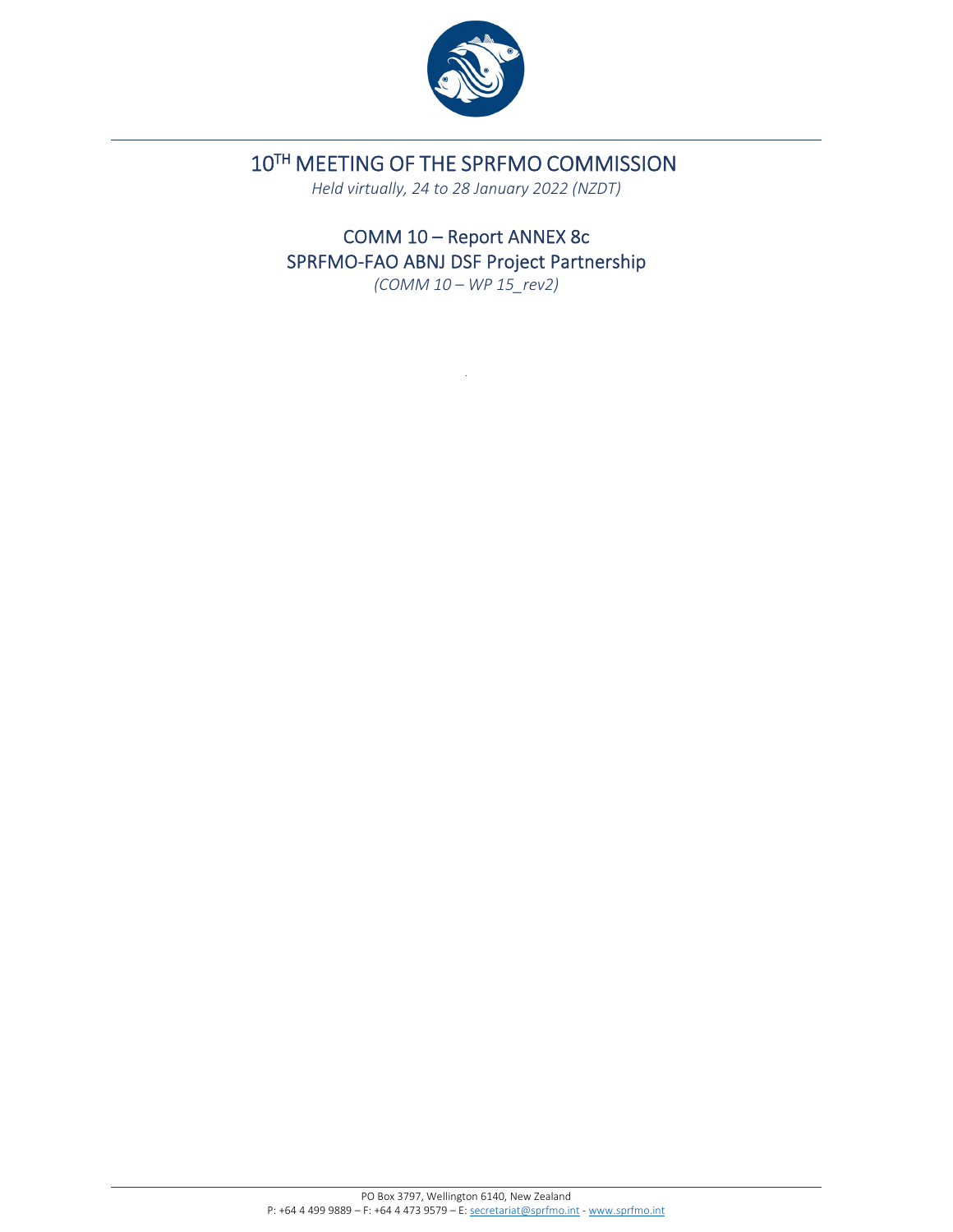#### **ANNEX 1. DSF PROJECT THEORY OF CHANGE (VER 10 06 2021)**

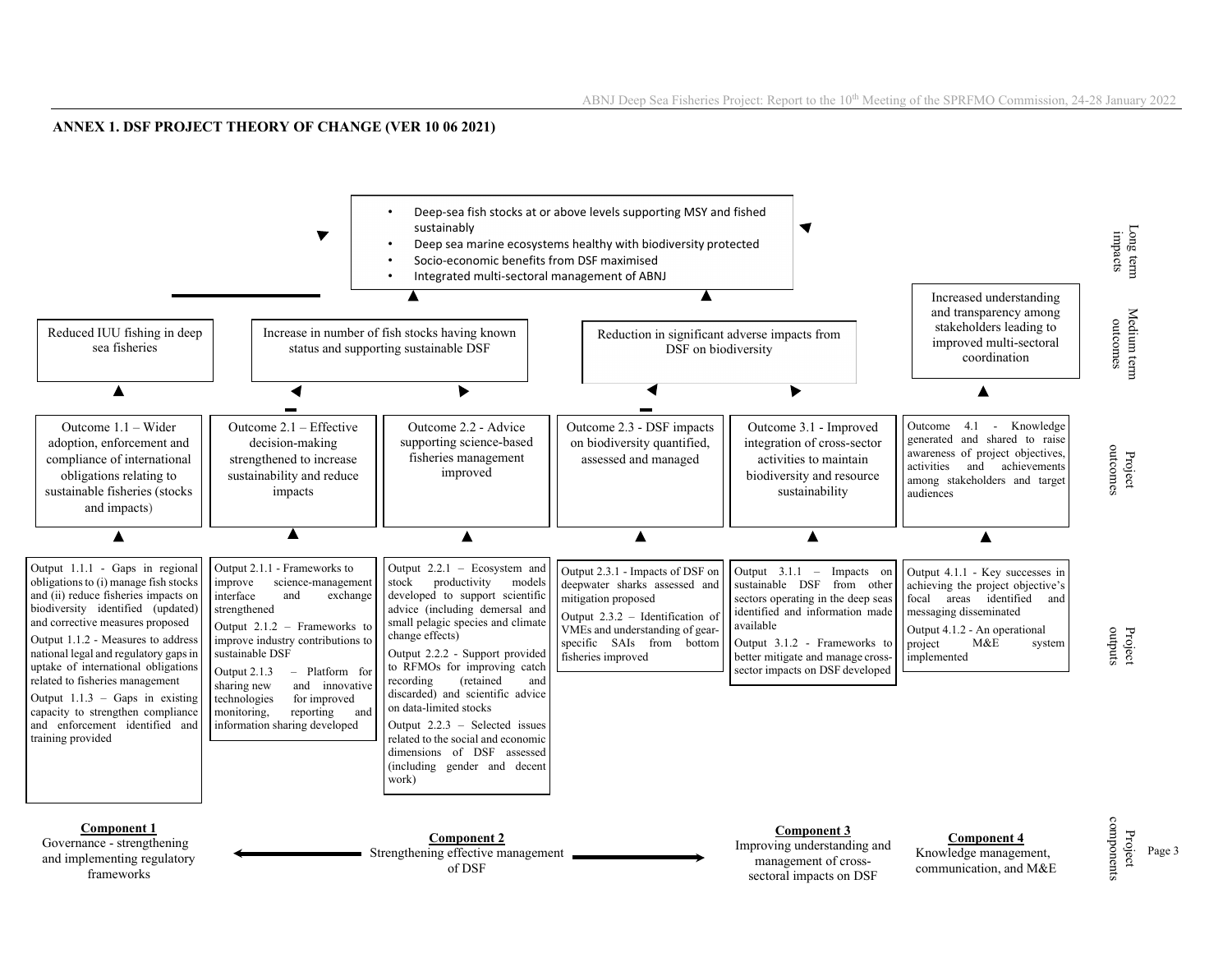#### **ANNEX 2. DSF PROJECT WORKPLAN AND ACTIVITIES OF RELEVANCE TO SPRFMO**

Component 1: Governance -strengthening and implementing regulatory frameworks

Outcome 1.1 – Wider adoption, enforcement and compliance of international obligations relating to sustainable fisheries (stocks and impacts)

| <b>Project Outputs</b>                      | <b>Project Activity</b>                                                                                                                                                                            | <b>SPRFMO Partner Activity (in kind)</b>                                                                                                                      |
|---------------------------------------------|----------------------------------------------------------------------------------------------------------------------------------------------------------------------------------------------------|---------------------------------------------------------------------------------------------------------------------------------------------------------------|
|                                             |                                                                                                                                                                                                    | 1.1.1 - Gaps in regional Scoping study on international obligations (under UNCLOS, Take part in scoping study workshop to identify international obligations, |
|                                             | obligations to (i) manage UNFSA, and other instruments <sup>1</sup> ) in managing fish stocks and<br>fish stocks and (ii) reduce reducing impacts in ABNJ, including reference to data-limited and | noting earlier analyses already undertaken on this topic                                                                                                      |
| impacts<br>fisheries                        | on bycatch species.                                                                                                                                                                                | Provide Compliance and Technical Committee and Commission                                                                                                     |
| biodiversity<br>(updated) and corrective    | identified Workshop and report developed under participatory process.                                                                                                                              | meetings and reports                                                                                                                                          |
| measures proposed.                          | Run by project consultant                                                                                                                                                                          | SPRFMO measures and national legislation                                                                                                                      |
|                                             |                                                                                                                                                                                                    | In-kind support from Secretariat to support project consultant, as appropriate to SPRFMO's<br>mandate                                                         |
| 1.1.2<br>Measures<br><b>RFMO</b><br>address | and RFMOs and their member states based on the step-wise guide <sup>2</sup> and requirements in binding and voluntary international instruments.                                                   | to Development of fisheries management self-assessment tools for Assist in the development of self-assessment tools for RFMOs and members states based on     |
| legal<br>national<br>regulatory<br>gaps     | and unpublished assessments undertaken during GEF-5 based on the<br>in DeepFlip Questionairre <sup>3</sup> .                                                                                       | Attendance at one workshop (online or in person) to develop self-assessment tools.                                                                            |
| international<br>related<br>to              | obligations This includes uptake of obligations identified under 1.1.1.                                                                                                                            | subject to budget constraints.                                                                                                                                |
| management.                                 | Workshop and report developed under participatory process.                                                                                                                                         | Act as advisor, if relevant, to the development of the e-learning tool.                                                                                       |
|                                             | E-learning tool developed by $FAO4$ .                                                                                                                                                              | In-kind support from Secretariat staff (Executive Secretary, Compliance manager, Data                                                                         |
|                                             | Run by project consultant                                                                                                                                                                          | Manger-fisheries coordinator) to support project consultant                                                                                                   |
| 1.1.3                                       | - Gaps in existing Focus on GEF-eligible countries following on from GEF-5 project                                                                                                                 | Provide support to selected and GEF eligible member states to DSF Project to work with                                                                        |
| capacity to<br>compliance                   | strengthen Observer training (compliance and scientific)                                                                                                                                           | eapacity building to implement corrective measures where necessary. Follow up work from<br>GEF 5 with "Deep flip" survey.                                     |
| enforcement                                 | identified Port inspection training                                                                                                                                                                | No anticipated contribution from RFMOs.                                                                                                                       |
| and filled.                                 | Deepwater shark catch monitoring and bycatch reduction (support<br>to output $2.3.1$ )                                                                                                             |                                                                                                                                                               |
|                                             | VMS and mapping of DSF by gear type (support to output 2.3.2)                                                                                                                                      |                                                                                                                                                               |
|                                             | Run by project consultant                                                                                                                                                                          |                                                                                                                                                               |

 $\frac{1}{1}$  Harrison, J., Lobach, T., Morgera, E. and P. Manoa. 2017. Review and analysis of international legal and policy instruments related to deep-sea fisheries and biodiversity conservation in areas beyond national jurisdiction. FAO, Rome. 94 pp. [Produced by GEF-5 Deep-Sea project]

<sup>2</sup> Harrison, J., Lobach, T., Morgera, E., Diz, D., Kuemlangan, B., Manoa, P. and Hamley, G. 2019. Step-wise guide for the implementation of international legal and policy instruments related to deep-sea fisheries and biodiversity conservation in the areas beyond national jurisdiction. Rome, FAO. [Produced by GEF-5 Deep-Sea project]

<sup>3</sup> Deep sea fisheries legislation reviews based on questionnaires of nine participating states. [Produced by GEF-5 Deep-Sea project]

4 FAO elearning Academy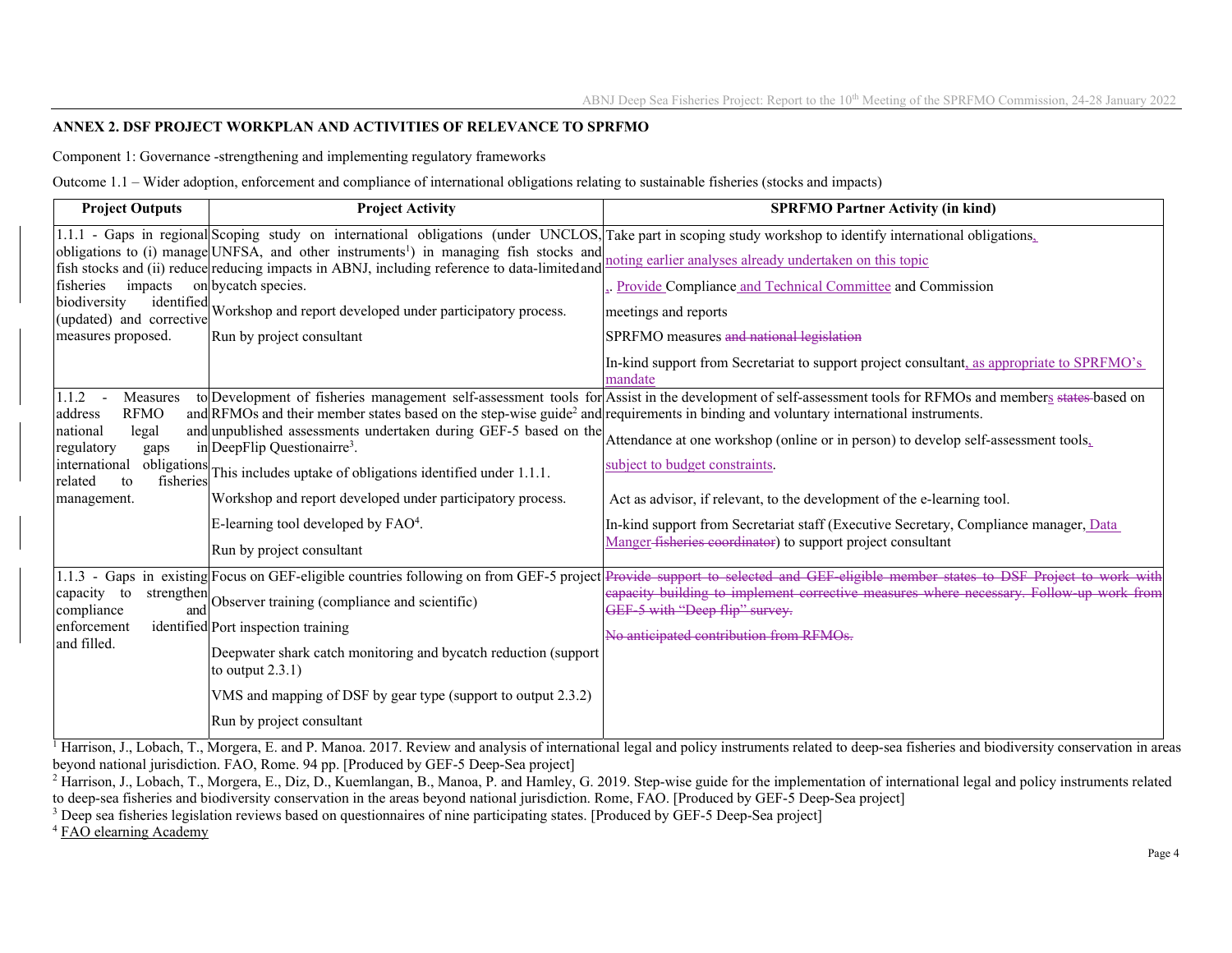## **Component 2: Strengthening effective management of DSF**

*Outcome 2.1 – Effective decision making strengthened to increase sustainability and reduce impacts* 

| <b>Project Outputs</b>                                                                                                                   | <b>Project Activity</b>                                                                                                                                                                                                                                                                                                                                                                                                                                 | <b>SPRFMO Partner Activity (in kind)</b>                                                                                                                                                                                                                                                                                                                                                                                                                                   |
|------------------------------------------------------------------------------------------------------------------------------------------|---------------------------------------------------------------------------------------------------------------------------------------------------------------------------------------------------------------------------------------------------------------------------------------------------------------------------------------------------------------------------------------------------------------------------------------------------------|----------------------------------------------------------------------------------------------------------------------------------------------------------------------------------------------------------------------------------------------------------------------------------------------------------------------------------------------------------------------------------------------------------------------------------------------------------------------------|
| improve<br>exchange<br>$\text{precautionary}$ $\text{dsRFMOs.}$<br>approach                                                              | [2.1.1 - Frameworks to Desk top study on how dsRFMO (deep sea RFMOs) committees Topics of interest include:<br>science- communicate internally (e.g. by requests for advice, joint groups,<br>management interface and etc.) and to trail new ways if appropriate.<br>strengthened Further development of the Precautionary Approach and the<br>following an ecosystem Ecosystem Approach to Fisheries (EAF) frameworks by<br>Run by Project consultant | References points (target and limit) for stocks.<br>Impacts on ETP spp. under EAF.<br>Sharing VMS information with Scientific Committee (SC).<br>Collaboration between the Compliance and Technical Committee (CTC) and SC<br>(see CTC report and CTC7-Doc 15)<br>Improved communication between committees. Take part in project workshop on PA and EAF<br>frameworks (including the social and economic pillars of EAF, data-poor stocks, deepwater<br>sharks and VMEs). |
| $2.1.2 -$<br>improve<br>contributions<br>sustainable DSF                                                                                 | industry new ways if appropriate applicable to the management, RFMOs and industry-<br>to compliance, and scientific committees.<br>Including better<br>identification of communication and data sharing strategies.<br>Conclusions discussed at workshop and frameworks developedas<br>appropriate.<br>Run by Project consultant                                                                                                                        | Frameworks to Desk top study on how industry works with dsRFMOs and to trail Scoping study and workshop to examine options for a more cooperative partnership between<br>Sharing of information frameworks among industry and dsRFMOs (including via delegations)<br>and discussions with Secretariats and industry.<br>Take part in project workshop on industry – dsRFMO cooperation.<br>Follow-up as required.                                                          |
| innovative<br>technologies<br>and<br>improved<br>reporting and information Run by Project consultant<br>piloted<br>sharing<br>introduced | $[2.1.3 - Uptake]$ of new and Development of web-area (under Common Oceans Programme?) Topics of interest include:<br>approaches for sharing information from researchers and developers with a<br>for wider audience (such as dsRFMOs) of new and innovation<br>monitoring, technologies that support sustainable fisheries.                                                                                                                           | Piloting new technologies.<br>On-line implementation of the Port State Measures agreement<br>Technologies to support or replace observers.<br>RFMO Secretariats to help identify "needs and constraints" that could be solved through the<br>application of technology.<br>Support and promotion of SPRFMO Observer programme<br>Support population of dedicated FAO developers/users forum site advertising new<br>technologies for uptake                                |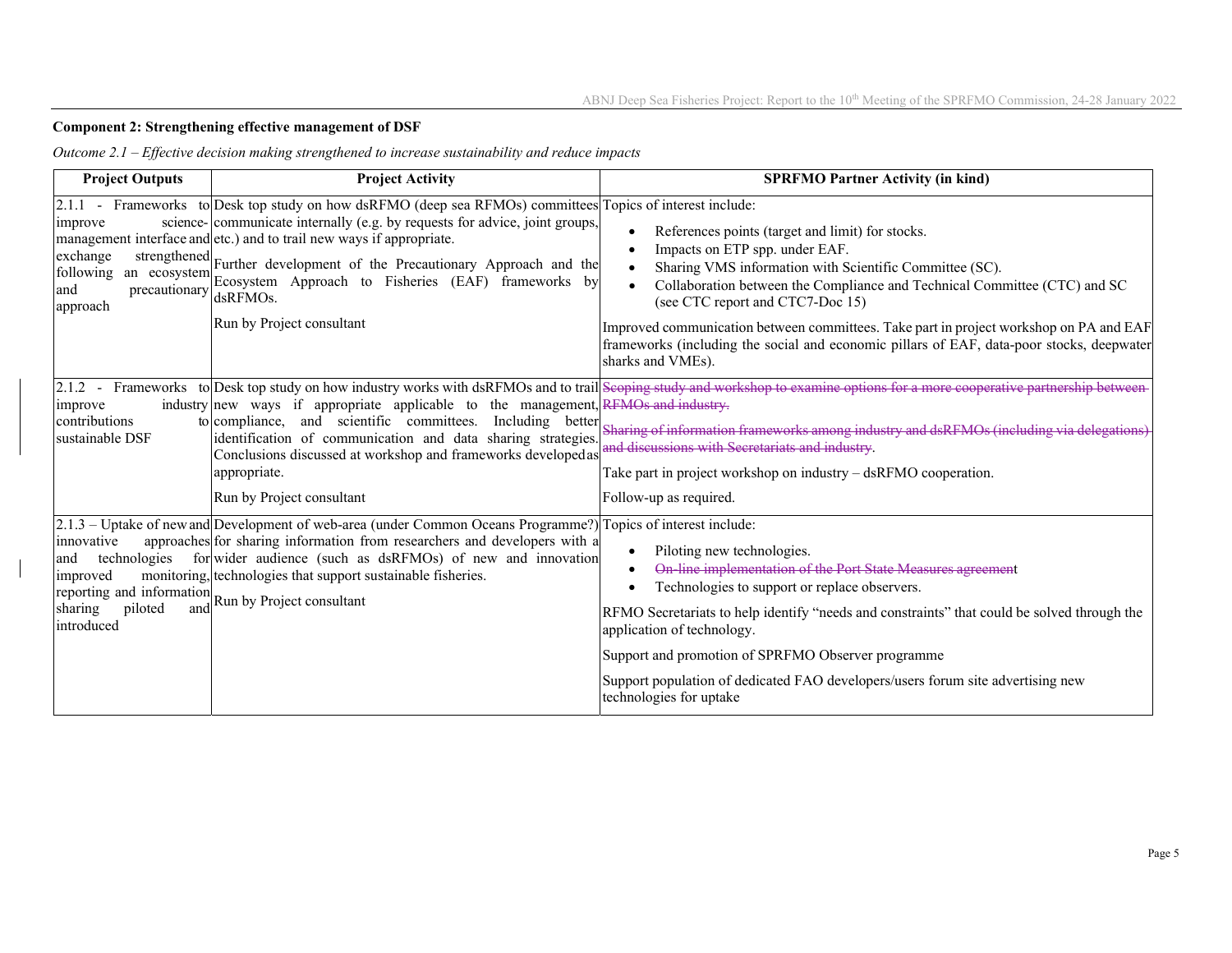| <b>Project Outputs</b>                                                                                          | <b>Project Activity</b>                                                                                                                                                                                                                                                                                                                                   | <b>SPRFMO Partner Activity (in kind)</b>                                                                                                                                                                                                                                                                                                                                                                                                                                                                                                                                                                                                                       |
|-----------------------------------------------------------------------------------------------------------------|-----------------------------------------------------------------------------------------------------------------------------------------------------------------------------------------------------------------------------------------------------------------------------------------------------------------------------------------------------------|----------------------------------------------------------------------------------------------------------------------------------------------------------------------------------------------------------------------------------------------------------------------------------------------------------------------------------------------------------------------------------------------------------------------------------------------------------------------------------------------------------------------------------------------------------------------------------------------------------------------------------------------------------------|
| developed<br>models<br>generated<br>advice<br>and small pelagic species<br>climate<br>change<br>and<br>effects) | and ecosystem and stock productivity models under changing WG)<br>and conditions – short, medium and long term implications".<br>tested (including demersal Promote relevant work undertaken by dsRFMOs, including CC<br>work.<br>Draft publication on current work and its use in sustainable<br>fisheries.<br>Run by Project consultant                 | 2.2.1 - Stock productivity Organise symposium on Application to fisheries management of Ecosystem status overviews at seasonal to decadal scales (via SPRFMO Habitat Monitoring<br>Sharing of relevant work by RFMO management and science committees<br>Support of the project symposium on ecosystem and stock productivity models                                                                                                                                                                                                                                                                                                                           |
| discarded)<br>and                                                                                               | 2.2.2 - Support provided (Focus fisheries are alfonsino and armourhead)<br>to RFMOs for improving Review and support appropriate and coordinated data-collection<br>and programmes.                                                                                                                                                                       | Alfonsino assessment work<br>Alfonsino data collection<br>Alfonsino (various areas), (for information purposes: orange roughy (Louisville ridge                                                                                                                                                                                                                                                                                                                                                                                                                                                                                                                |
| limited stocks                                                                                                  | scientific advice on data- Identify and support current RFMO assessment methods.<br>As appropriate, coordinate training workshops, possibly with<br>ICES.                                                                                                                                                                                                 | straddling stock, Westpac Bank))<br>Various work undertaken consistently with the Deepwater section of the Scientific<br>Committee's multi-annual work plan and SPRFMO stock assessment framework.                                                                                                                                                                                                                                                                                                                                                                                                                                                             |
|                                                                                                                 | Assist in evaluation of stock status for data limited stocks.<br>Run by Project consultant                                                                                                                                                                                                                                                                | Sharing data-collection and assessment methodologies through RFMO reports and access to<br>stock experts consistently with data confidentiality rules and procedures.<br>If appropriate, have stock assessments reviewed in an open forum with other RFMOs (focus<br>fisheries are alfonsino and armourhead)                                                                                                                                                                                                                                                                                                                                                   |
| economic dimensions of<br>DSF assessed (including<br>gender and decent work)                                    | 2.2. $3$ – Selected issues Undertake value chain analysis of 1-4 fisheries that supports the<br>related to the social and sustainable management of deep-sea fisheries and EAF.<br>Perform gender and decent employment analyses as part of the<br>value chain work.<br>Examine relevance of value chains to work of RFMOs.<br>Run by Project consultant. | Subject to the Commission discussing these topics and providing a mandate to engage:<br>• SPRFMO recognise consider the socio-economic and cultural importance of ABNJ.<br>(see e.g. 2020 Commission report, paras 29 (CI), 144 (NZ), 447 (HSFG)).<br>Consideration of dDecent work – e.g. security and welfare of observers according to<br>international standards or guidelines (CMM 2020 Art 30.8.d)<br>Inclusion-Consider inclusion of social and economic aspects in the EAF<br>Framework (if appropriate). Selected value chain data collection.<br>Consider Ggender work throughout entire fisheries chain (including management,<br>science and MCS). |

*2.2 - Improved advice supporting science-based fisheries management*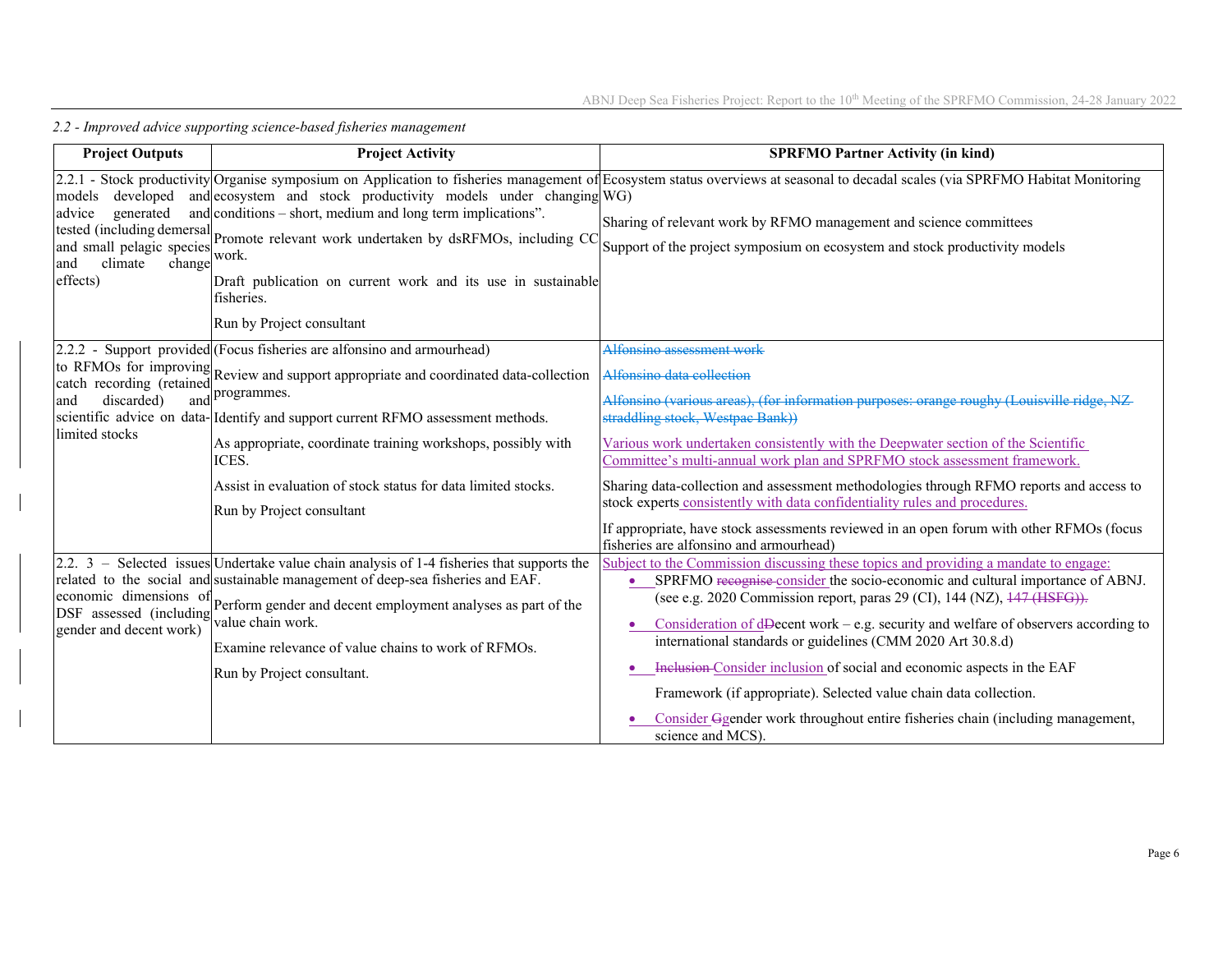| <b>Project Outputs</b>                                                                                           | <b>Project Activity</b>                                                                                                                                                                                                                                                                                                                                                                                                                                                                                           | <b>SPRFMO Partner Activity (in kind)</b>                                                                                                                                                                                                                                                                                                                                                                                                                                                                                                                                                                                                                                                                                                                                                                                                                                                                                                                                                                                                                                                                                                                                                                                                                                                                                             |
|------------------------------------------------------------------------------------------------------------------|-------------------------------------------------------------------------------------------------------------------------------------------------------------------------------------------------------------------------------------------------------------------------------------------------------------------------------------------------------------------------------------------------------------------------------------------------------------------------------------------------------------------|--------------------------------------------------------------------------------------------------------------------------------------------------------------------------------------------------------------------------------------------------------------------------------------------------------------------------------------------------------------------------------------------------------------------------------------------------------------------------------------------------------------------------------------------------------------------------------------------------------------------------------------------------------------------------------------------------------------------------------------------------------------------------------------------------------------------------------------------------------------------------------------------------------------------------------------------------------------------------------------------------------------------------------------------------------------------------------------------------------------------------------------------------------------------------------------------------------------------------------------------------------------------------------------------------------------------------------------|
| and mitigated                                                                                                    | identification.<br>Promotion of risk assessment methodologies involving shark<br>distribution, fishing effort distribution (by gear), and catch<br>susceptibility.<br>Reviews of impact assessment methodologies and comparison of<br>results from high seas regions though workshop or symposium as<br>appropriate.<br>Methods to review effectiveness of mitigation options.<br>Run by Project consultant.                                                                                                      | 2.3.1 - Impacts of DSF on Collate and assess data collection programmes and data collected Share Rrrisk assessments previously undertaken using PSA and SAFE methods.<br>deepwater sharks assessed among dsRFMOs. Providing support, training and testing of future Collaboration with project to support this output, including sharing of work undertaken for deepwater sharks assessed among dsRFMOs<br>RFMO meetings.<br>Consistent with obligations and current work of RFMOs, undertaken deepwater shark stock and<br>impact assessments with RFMOs, if included in the SC multi-annual work plan.<br>Working jointly with the project, review effectiveness of any mitigation measures to protect<br>deepwater shark species.                                                                                                                                                                                                                                                                                                                                                                                                                                                                                                                                                                                                 |
| 2.3.2<br>of<br>impacts<br>activities<br>on<br>and mitigation<br>improved<br>developed and<br>measures<br>adopted | VMEs publication entitled "VME identification methodology".<br>Review implementation of FAO DSF Guidelines (follow-up of<br>Busan meeting in 2010)<br>Methods to monitor the health of VMEs in closed areas to see if<br>they are changing, either negatively through non-fisheries impacts<br>or positively through recovery.<br>Improved monitoring and analysis of fishing effort by gear type<br>(essential fundamental requirement to monitoring of fisheries and<br>impacts).<br>Run by Project consultant. | Knowledge of Review of current methods used to identify VMEs in ABNJ, RFMO collaboration, mainly through the provision of meeting reports and working documents,<br>fishing including those used in exploratory fisheries, and produce but sometimes by expert in-kind contributions, to advance work on VMEs. Possible topics are<br>listed below, noting work will be undertaken consistently with the SC multi annual workplan<br>and the Bottom Fishing intersessional process adopted pursuant to CMM 03-2022, including:<br>Habitat modelling and cross-collaboration (SC8 para 203)<br>Pursue operational definitions of SAI (spatial scales), ideally with FAO as part of an<br>across-RFMO initiative.<br>Innovative bottom fishing footprint and 3-tier VME protection/fishing<br>VME ID Guides and data collection<br>Better use of VMS and other supporting methods (COMM8, para 53)<br>Bottom Fishing Impact Assessment in exploratory fisheries – methods to determine<br>(COMM8, para 190-194)<br>Representation by RFMOs at various workshops to develop and conclude work of this output.<br>Some joint work with Compliance Committees and Scientific Committees on how to improve<br>the monitoring and mapping of fishing effort, whilst respecting confidentiality requirements and<br>restricted access rules. |

*2.2 - DSF impacts on biodiversity quantified, assessed and managed*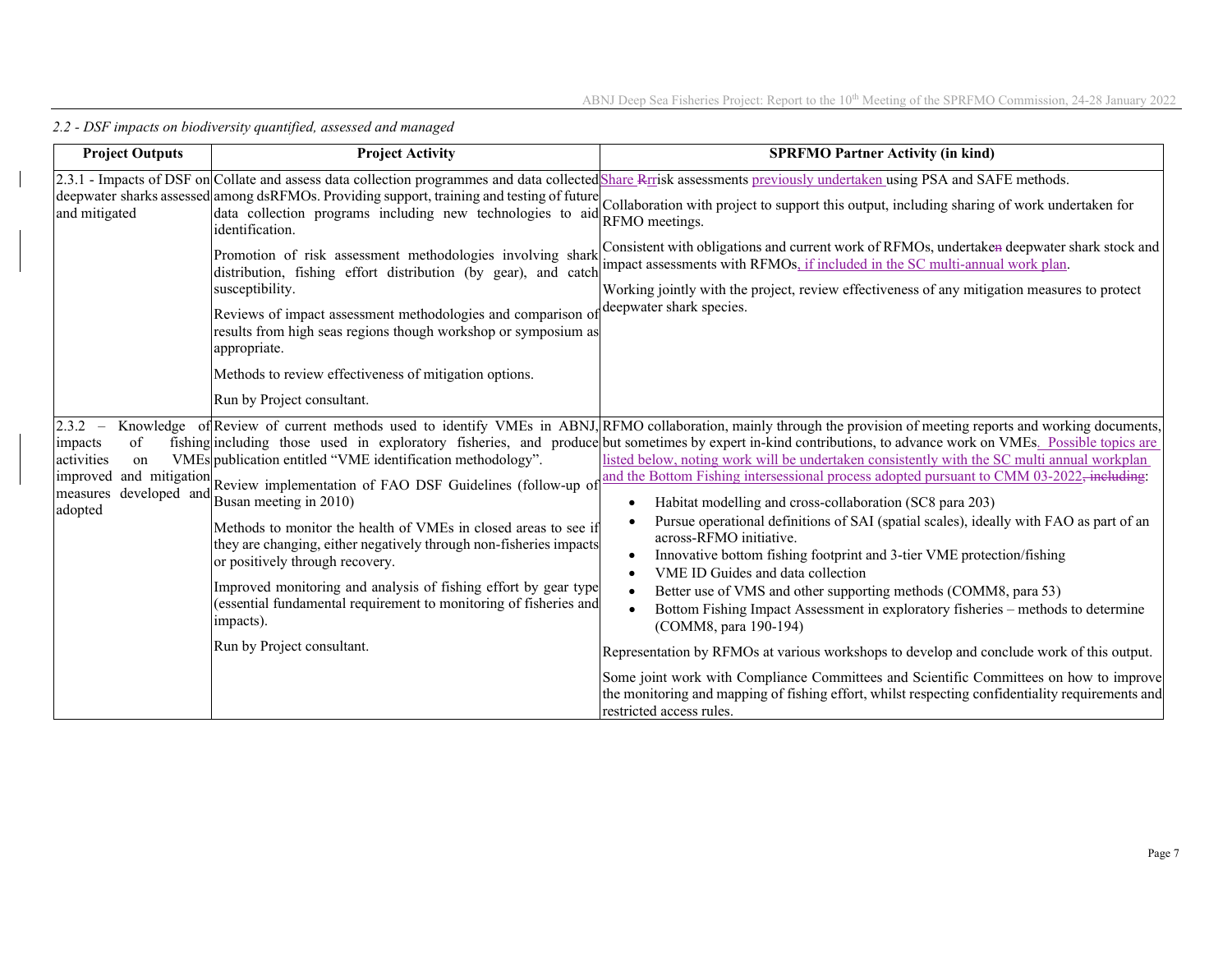#### **Component 3. Improving understanding and management of cross-sectoral impacts on DSF**

*Outcome 3.1 - Improved integration of cross-sector activities to maintain biodiversity and resource sustainability* 

| <b>Project Outputs</b>                                                            | <b>Project Activity</b>                                                                                                                                                                                                                                                                                                                                                                                                                                                                          | <b>SPRFMO Partner Activity (in kind)</b>                                                                                                                                                                                                                                                                                                                                                                                                                                 |
|-----------------------------------------------------------------------------------|--------------------------------------------------------------------------------------------------------------------------------------------------------------------------------------------------------------------------------------------------------------------------------------------------------------------------------------------------------------------------------------------------------------------------------------------------------------------------------------------------|--------------------------------------------------------------------------------------------------------------------------------------------------------------------------------------------------------------------------------------------------------------------------------------------------------------------------------------------------------------------------------------------------------------------------------------------------------------------------|
| 3.1.1<br>between<br>other sectors operating in and gear).<br>available.           | Interactions Scoping study to identify possible interactions with DSF General interest in:<br>fisheries and (including overlap with current spatial extent of fishing by stock<br>the deep seas identified Methodologies identified to identify significance of threats<br>(including where identified in similar cases for EEZ fisheries).<br>Guidance developed on consequences of threats (fisheries<br>production, ecological, social, economic).<br>Run by Project consultant.              | EBSAs, marine pollution and climate change (SC report 2019, 11.2-11.3).<br>Impacts on DSF from other sectors<br>Information in RFMO reports and working papers<br>Consultations with RFMO Secretariat staff, scientific committees, and members as appropriate.<br>In-kind contributions to workshops and project publications                                                                                                                                           |
| 3.1.2<br>mitigate<br>better<br>manage cross-sector<br>impacts<br>on<br>developed. | and sectoral marine use (to include all spatial aspects of fisheries the BBNJ process).<br>including distribution of fishing effort and biodiversity protection Improved understanding of the spatial extent of the fished areas<br>DSF measures).<br>To inform RFMOs on developments in international instruments<br>affecting the use of the ABNJ.<br>As appropriate, any follow-up work necessary to mitigate the<br>negative effects of interactions with DSF.<br>Run by Project consultant. | Mechanisms to Project consultant to draft report on current and planned multi-Assigning responsibilities for assessing impacts to fish and biodiversity (in part, contributing to<br>Oil and gas work SC 2020 p. 66, WGESA 2019, p. 120-128 (ATLAS project).<br>Development of the VME Database, if desired, to include other spatial management measures<br>and other sectors to facilitate integrated ecosystem assessments<br>RFMO meeting reports and working papers |

## **Component 4. Knowledge management, communication and M&E**

*Outcome 4.1 Knowledge generated and shared to raise awareness of project objectives, activities and achievements among stakeholders and target audiences* 

| <b>Project Outputs</b>                           | <b>Project Activity</b>                                                                                                                                                                                                                                                                                                 | <b>SPRFMO Partner Activity (in kind)</b>                                                                                                                                 |  |
|--------------------------------------------------|-------------------------------------------------------------------------------------------------------------------------------------------------------------------------------------------------------------------------------------------------------------------------------------------------------------------------|--------------------------------------------------------------------------------------------------------------------------------------------------------------------------|--|
| achieving<br>the<br>objective's<br>disseminated. | project sharing information with a wider multi-sectoral audience to better website design and possibilities for improvement in meassaging.<br>focal areas display the remit of RFMOs and the work they undertake with<br>identified and messaging fisheries and environmental monitoring.<br>Run by Project consultant. | [4.1.1: Key successes in Review and support to RFMO websites with an emphasis on In-kind discussions between Secretariat and project's communications experts on current |  |
|                                                  | Programme level messaging via Global Coordination Project                                                                                                                                                                                                                                                               | No inputs                                                                                                                                                                |  |
| 4.1.2:<br>An<br>M&E<br>project<br>implemented    | operational Project monitoring and evaluation undertaken by Project<br>system Management Unit                                                                                                                                                                                                                           | RFMO Secretariat to provide annual updates to DSF project on their contributions to the project<br>as specified in the co-financing letter.                              |  |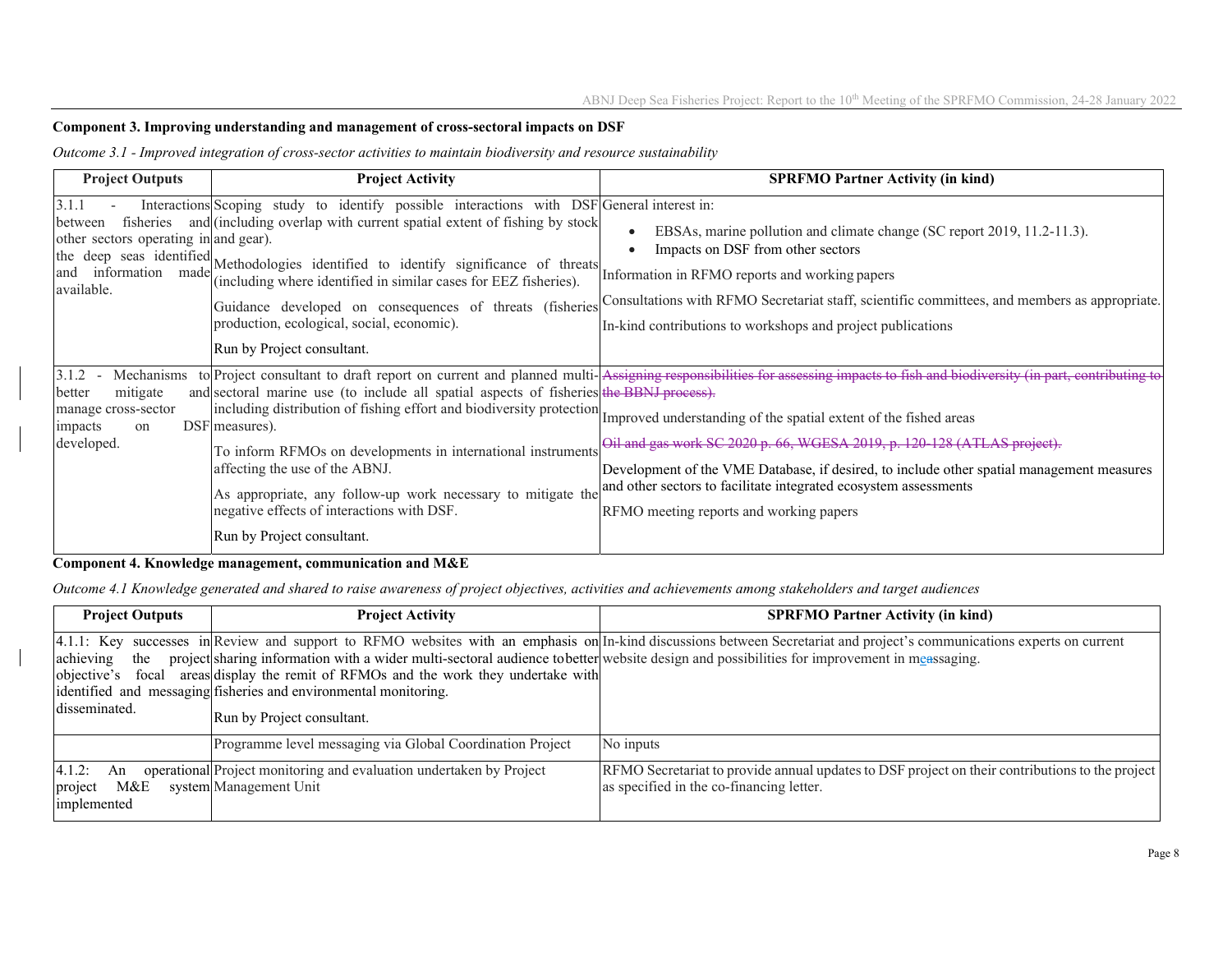# 3. Template for co-financing letter

Jeffrey Griffin Senior Coordinator, GEF Unit Office of Climate Change, Biodiversity and Environment (OCB) Food and Agriculture Organization of the United Nations (FAO) Viale delle Terme di Caracalla, 00153 Rome, ITALY

Date:

**Subject**: Confirmation of co‐financing for the GEF Project 'Deep‐sea Fisheries under the Ecosystem Approach' and Project Symbol GCP/GLO/1002/GFF

Dear Mr Griffin,

I have the pleasure to confirm that the South Pacific Regional Fisheries Management Organisation accepts to co‐ finance the GEF project "Deep-sea Fisheries under the Ecosystem Approach" through our global activities in 2022-2027.

The co‐financing will amount to an **in‐kind** contribution of up to **USD 1,500,000** comprising a contribution in staff time of the SPRFMO Secretariat and of SPRFMO's Contracting Parties and other operating expenses devoted to activities supporting the objectives of this project.

The total co‐financing contribution to the GEF project will be up to **USD 1,500,000** and the split by component is as follows:

| Component                                                                                 | <b>USD Amount</b> | οf<br>$Co-$<br><b>Type</b><br>financing |
|-------------------------------------------------------------------------------------------|-------------------|-----------------------------------------|
| Component 1:                                                                              |                   | grant                                   |
| Governance - strengthening and implementing<br>regulatory frameworks                      | 225,000           | in-kind                                 |
| Component 2:                                                                              |                   | grant                                   |
| Strengthening effective management of deep sea<br>fisheries                               | 975,000           | in-kind                                 |
| Component 3:                                                                              |                   | grant                                   |
| Improving understanding and management of<br>cross-sectoral impacts on deep sea fisheries | 225,000           | in-kind                                 |
| Component 4:                                                                              |                   | grant                                   |
| Knowledge Management, Communication and<br>Monitoring and Evaluation                      | 75,000            | in-kind                                 |
| Project Management Costs (equal to 5% of the co-                                          |                   | grant                                   |
| financing)                                                                                | zero              | in-kind                                 |

SPRFMO Members understand that our participation in the Deepsea Fisheries Project does not create any legally binding obligations on the Secretariat or the SPRFMO membership. Furthermore, SPRFMO understands that the SPRFMO's participation does not create any additional workload on the Secretariat beyond the activities already